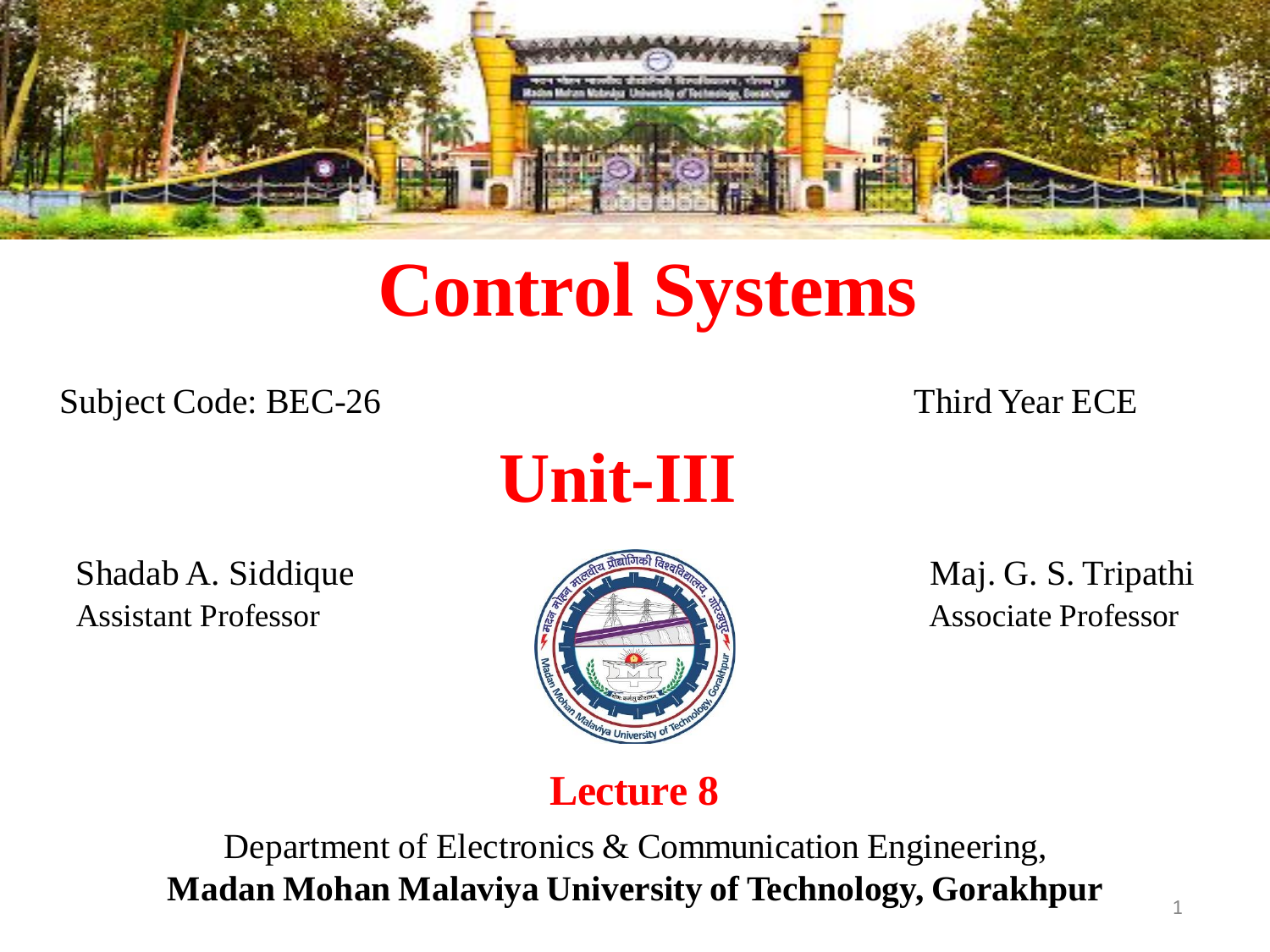Synonyms:

"two-position" or "bang-bang" controllers.



Controller output has two possible values.

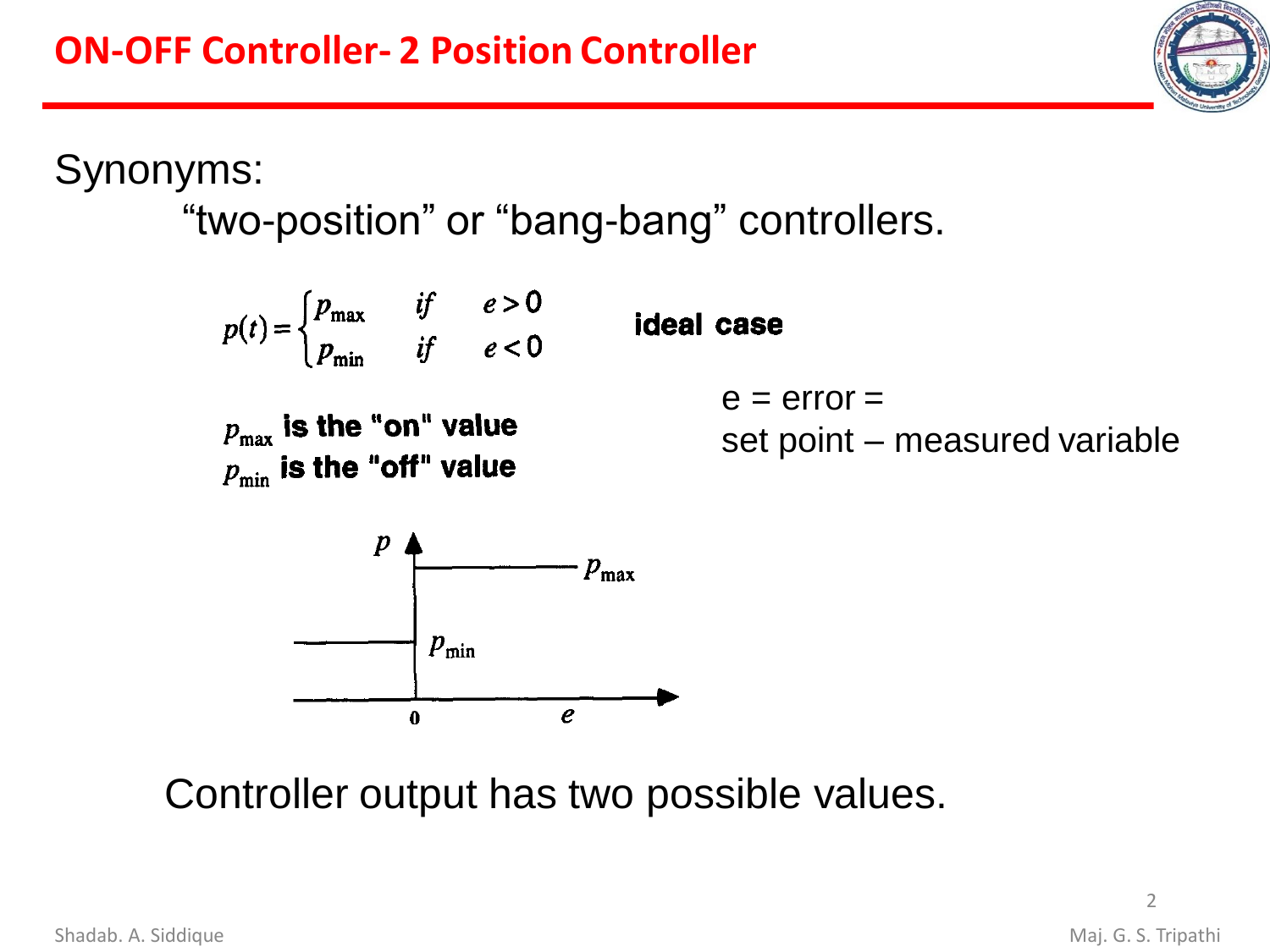#### **Neutral Zone**



Practical case (dead band)



system never reaches steady-state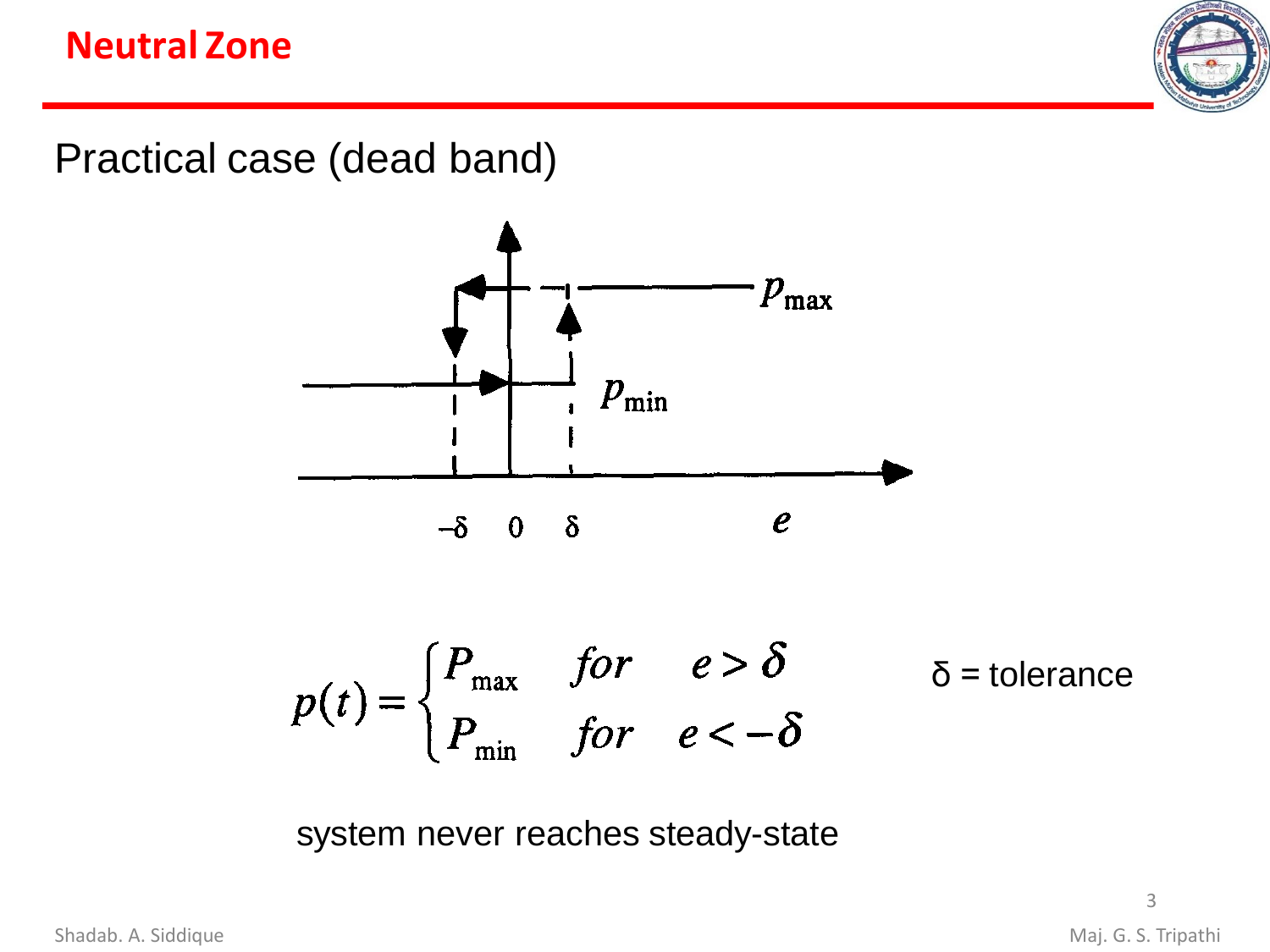## **ON-OFF Controller-Multi position Controller**



**Multimode/ Multi-position Controller:** Multimode controller is a logical extension of On/Off controller. It is used to provide several intermediate, rather than two, setting of the controller output. This discontinuous control is used in an attempt to reduce the cycling behavior and overshoot and undershoot inherent in the On/Off controller.

The most common example of a multimode controller can be:

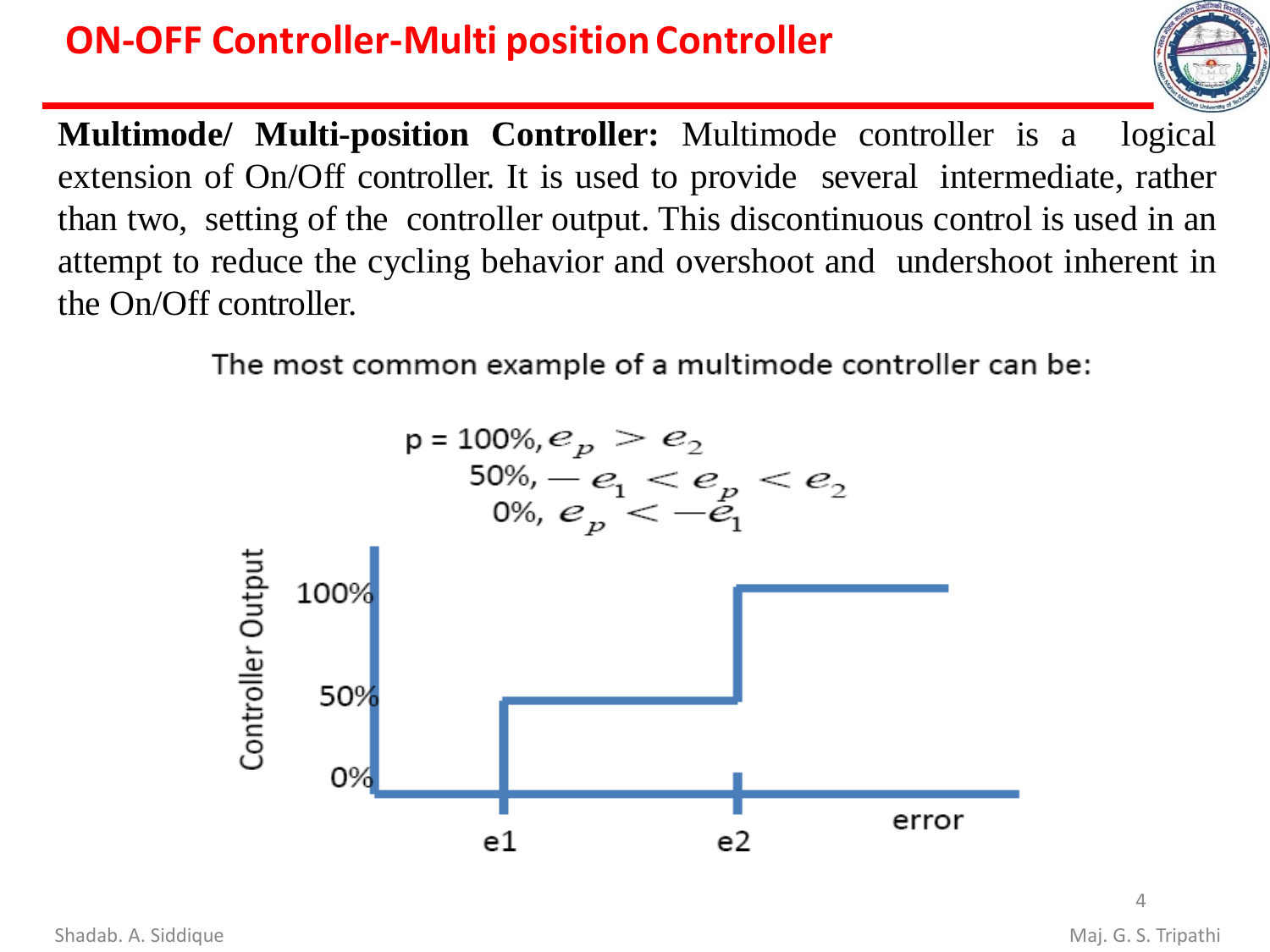- In a floating control, the specific output of the controller is not uniquely determined by the error. If the error is zero the output does not change but remains (floats) at whatever setting it was when the error went to zero. When the error moves off zero, the controller output again begins to change
- Floating mode controller is of two types:
	- $\checkmark$  Single Speed: In the single-speed floating mode, the output of the control element changes at a fixed rate when the error exceeds the neutral zone.
	- $\checkmark$  Multi Speed: In the multi-speed floating mode, not one but several possible speeds (rates) are changed by controller output. Usually, the rate increases as the deviation exceeds certain rate.

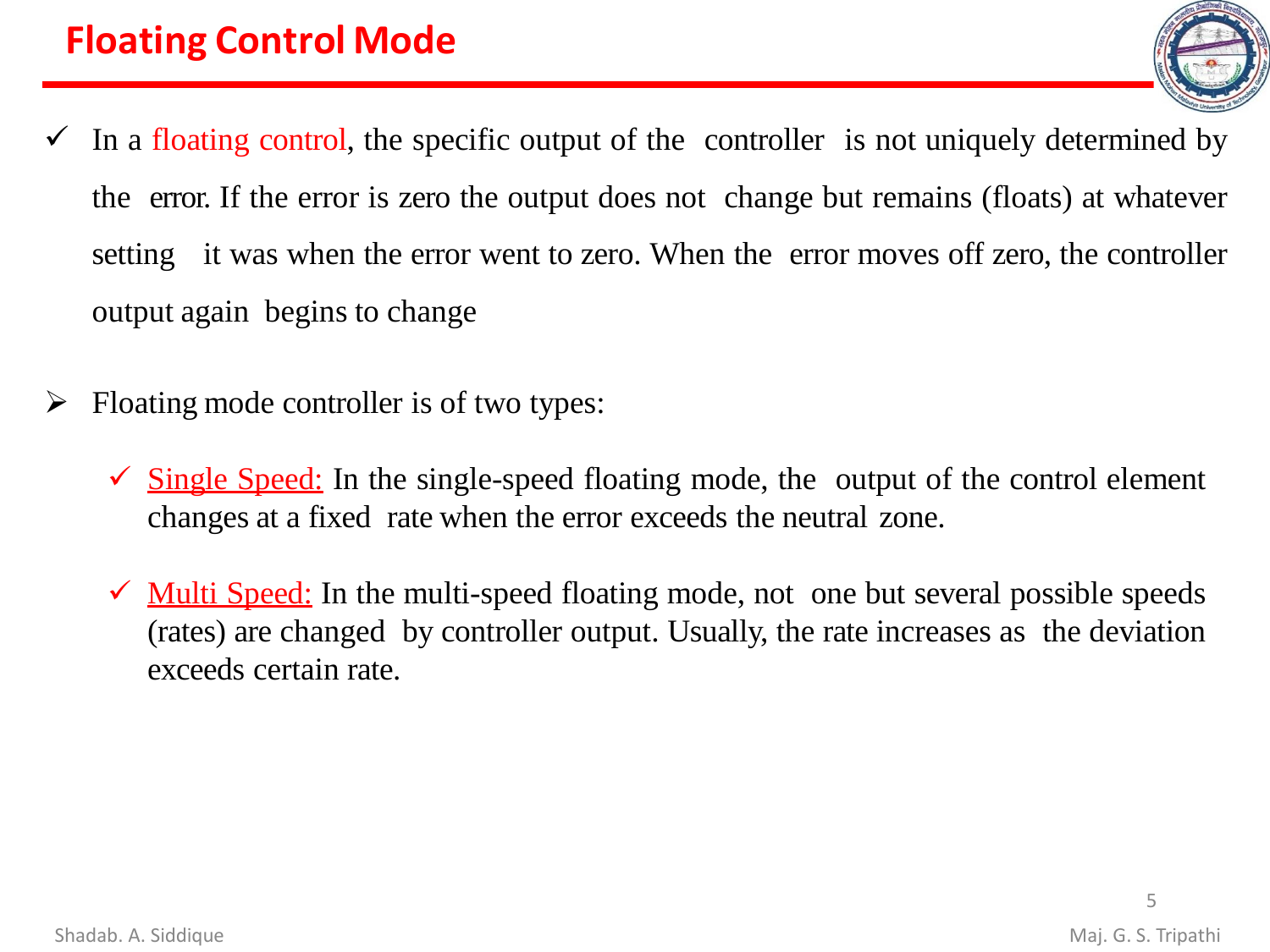#### **Electronic ON-OFF Controller**





Shadab. A. Siddique **Maj. G. S. Tripathi**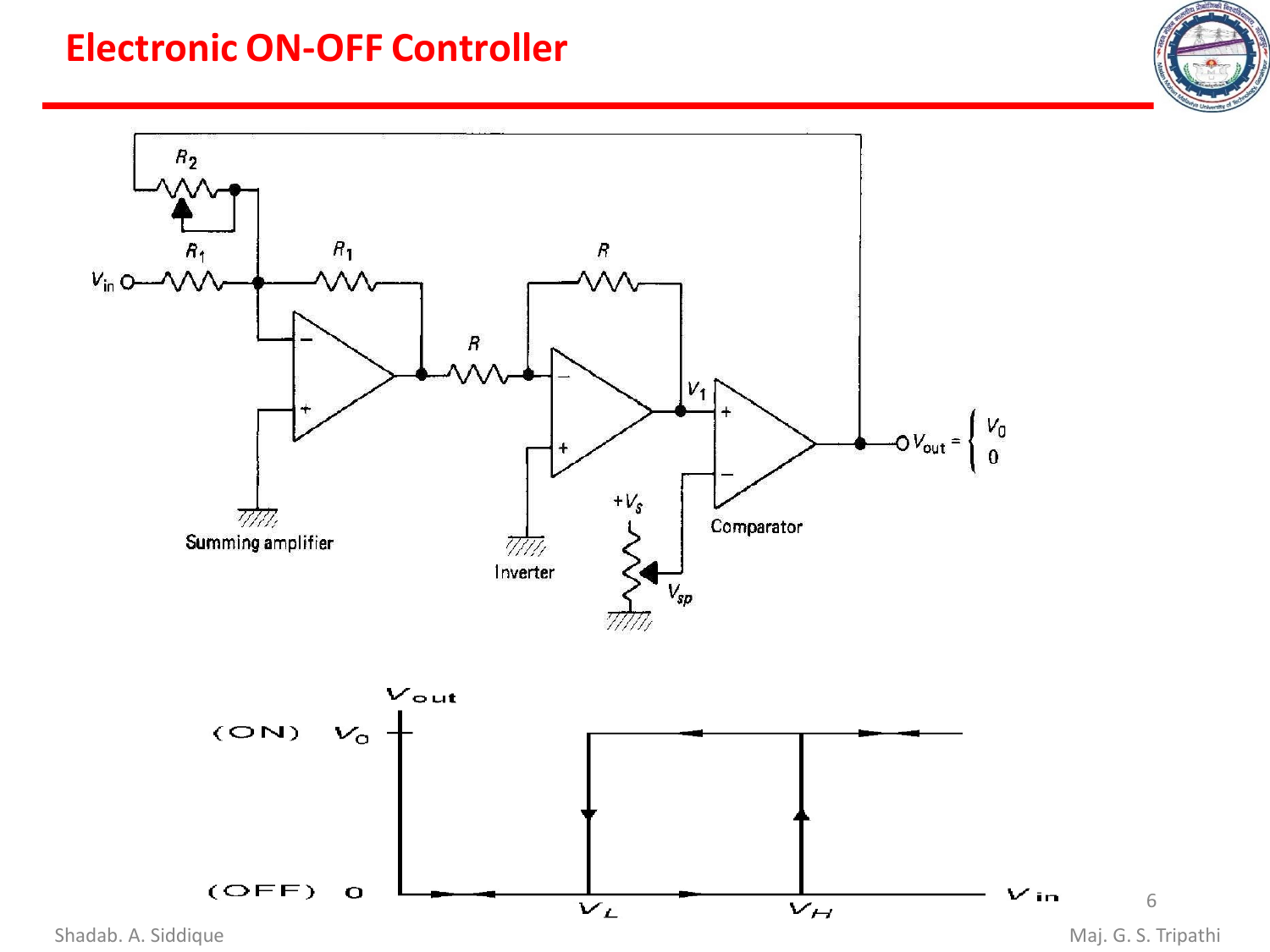

# **Advantages of ON-OFF Controller**

- $\checkmark$  Only two output states i.e. ON and OFF.
- Simple construction
- Low cost

# **Disadvantages of ON-OFF Controller**

- $\checkmark$  Response of ON-OFF controller is slow.
- $\checkmark$  Not suitable for complex system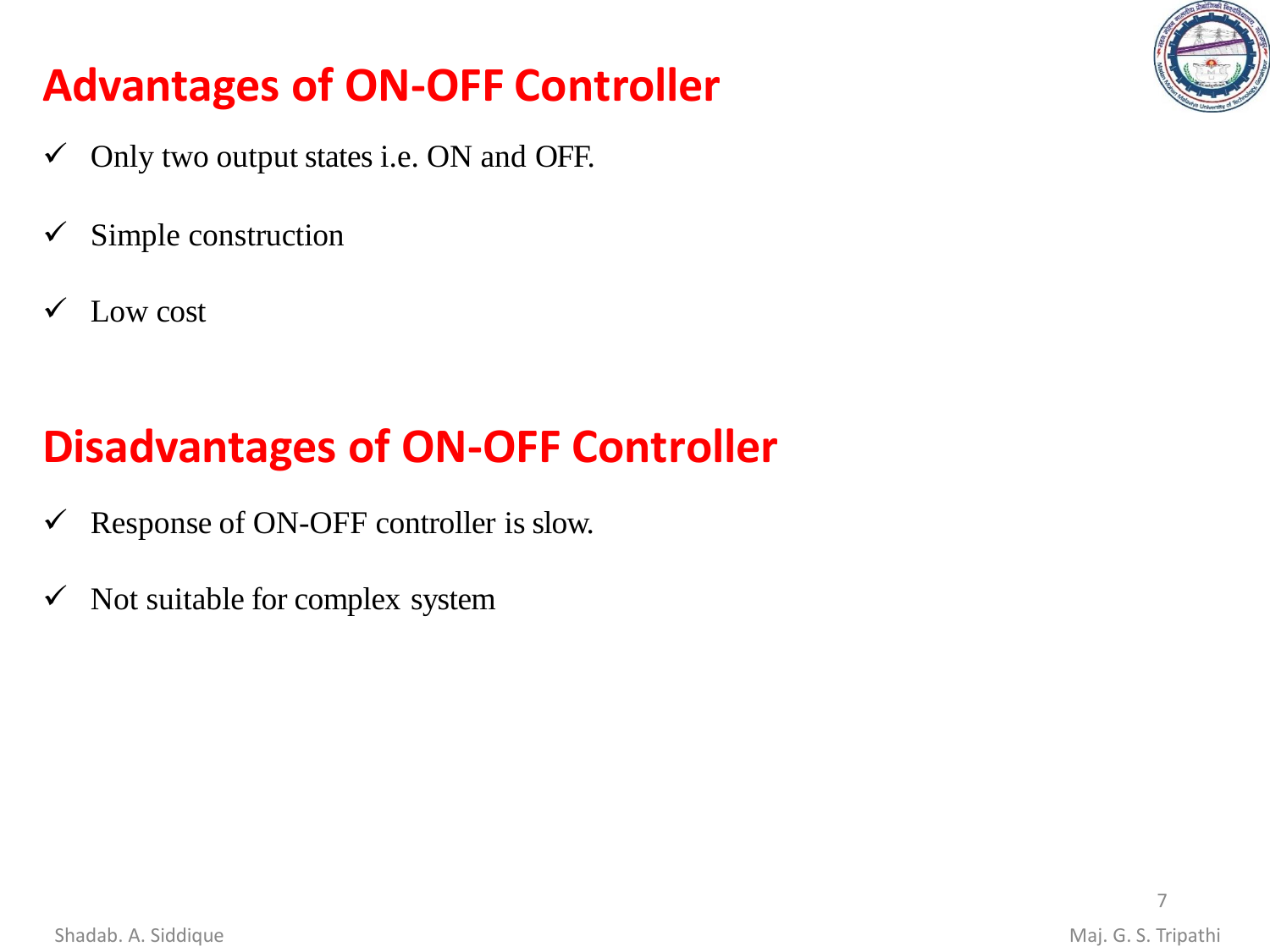## Output Response for Step Input Signal for:





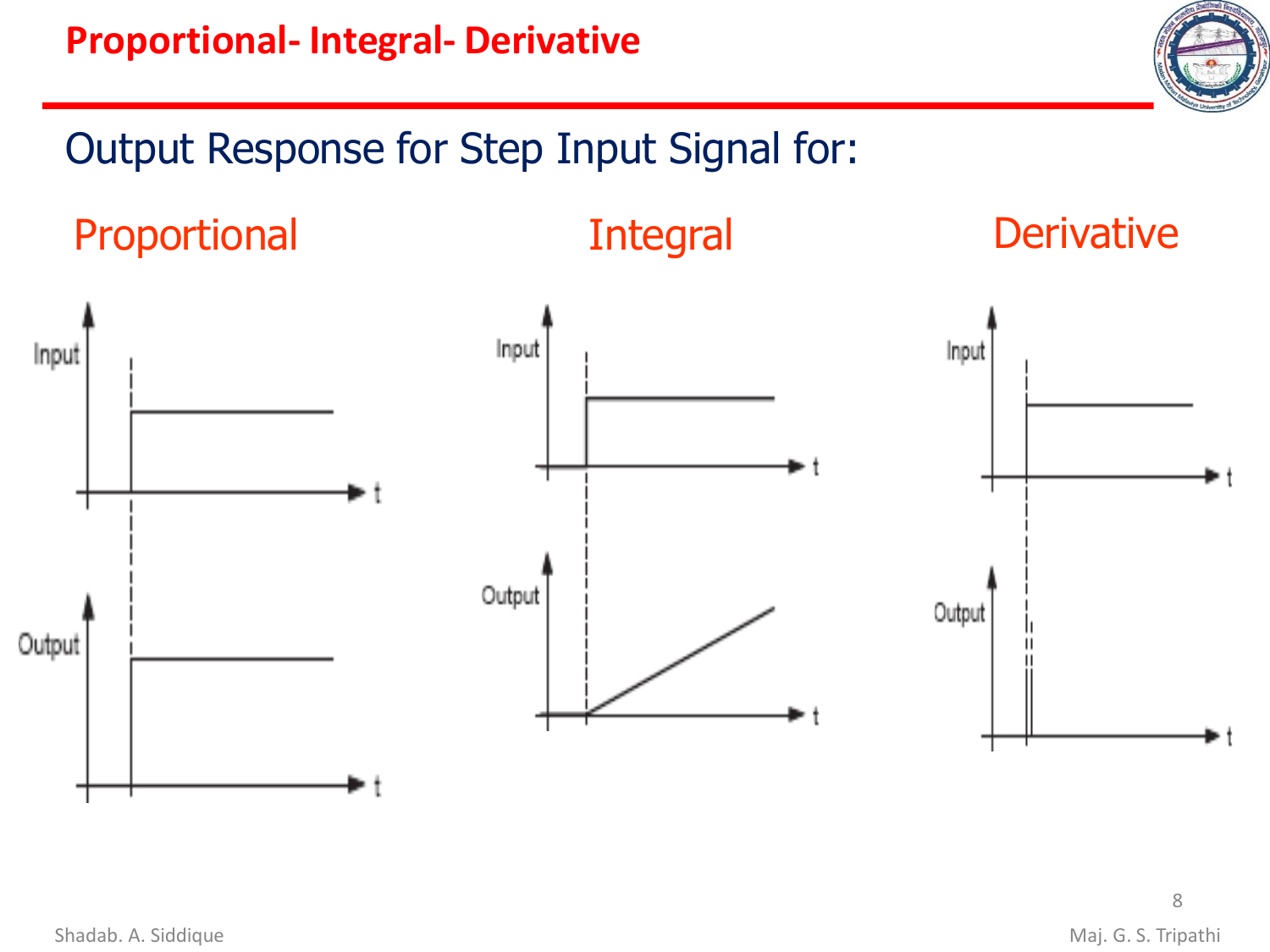- $\checkmark$  In the case of the proportional controller, the actuation signal is proportional to the system deviation.
- $\checkmark$  If the system deviation is large, the value of the manipulated variable is large.
- $\checkmark$  If the system deviation is small, the value of the manipulated variable is small.
- $\checkmark$  The time response of the P controller in the ideal state is exactly the same as the input variable



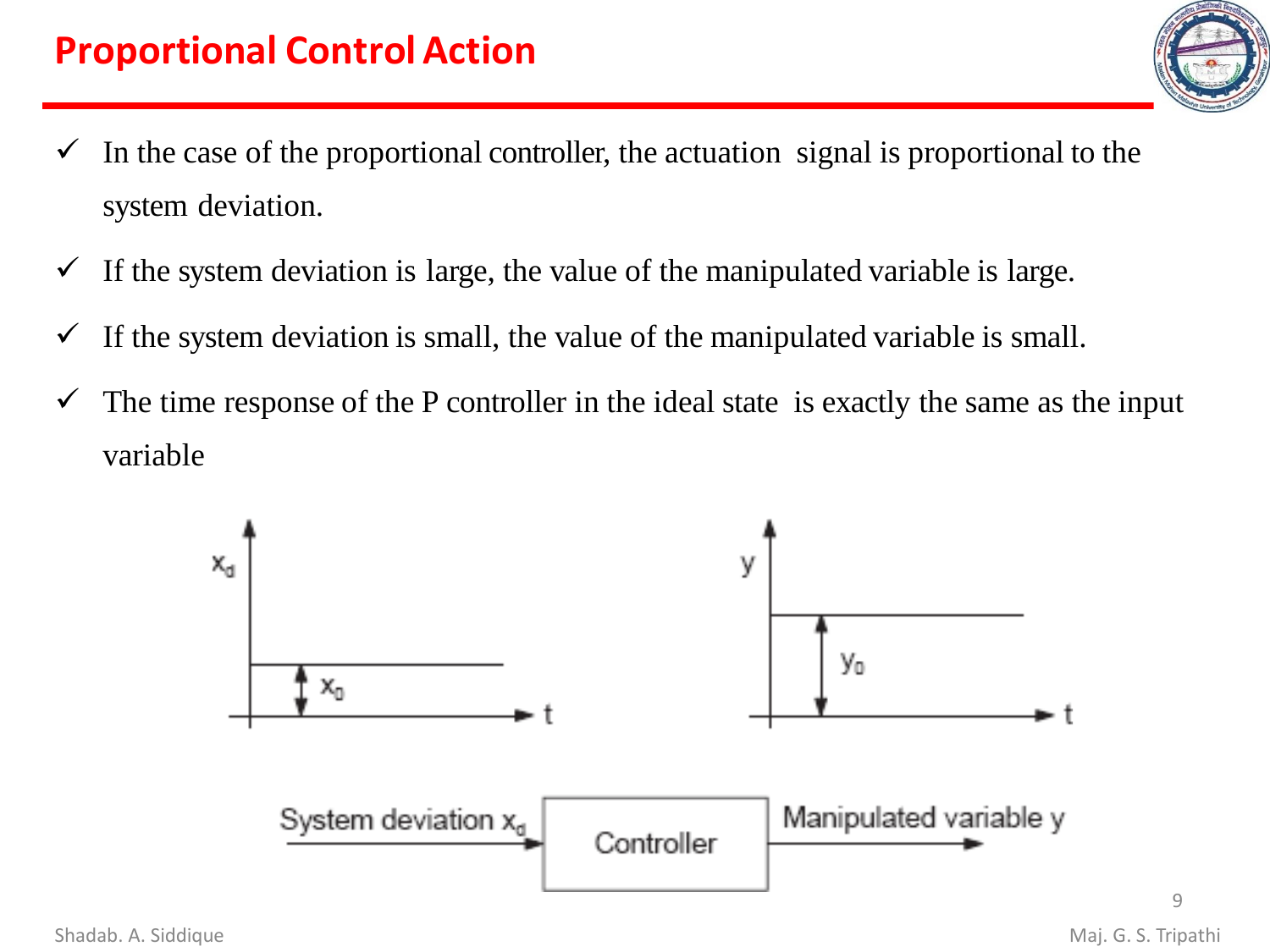# **Proportional Control Action**

- $\checkmark$  In a proportional control mode, a smooth linear relationship exists between the controller output and the error. The range of error to cover the 0% to 100% controller output is called the proportional band, because the one-to-one correspondence exists only for errors in this range.
- $\triangleright$  The output can be expressed as:

$$
p = K_p e_p + p_0
$$

Where,

 $Kp =$  proportional gain between error and controller output

 $p0 =$  controller output with no error.

 $\triangleright$  In a proportional control mode, the proportional band is dependent on the gain and can be expressed as :

$$
PB=\frac{100}{K_p}
$$

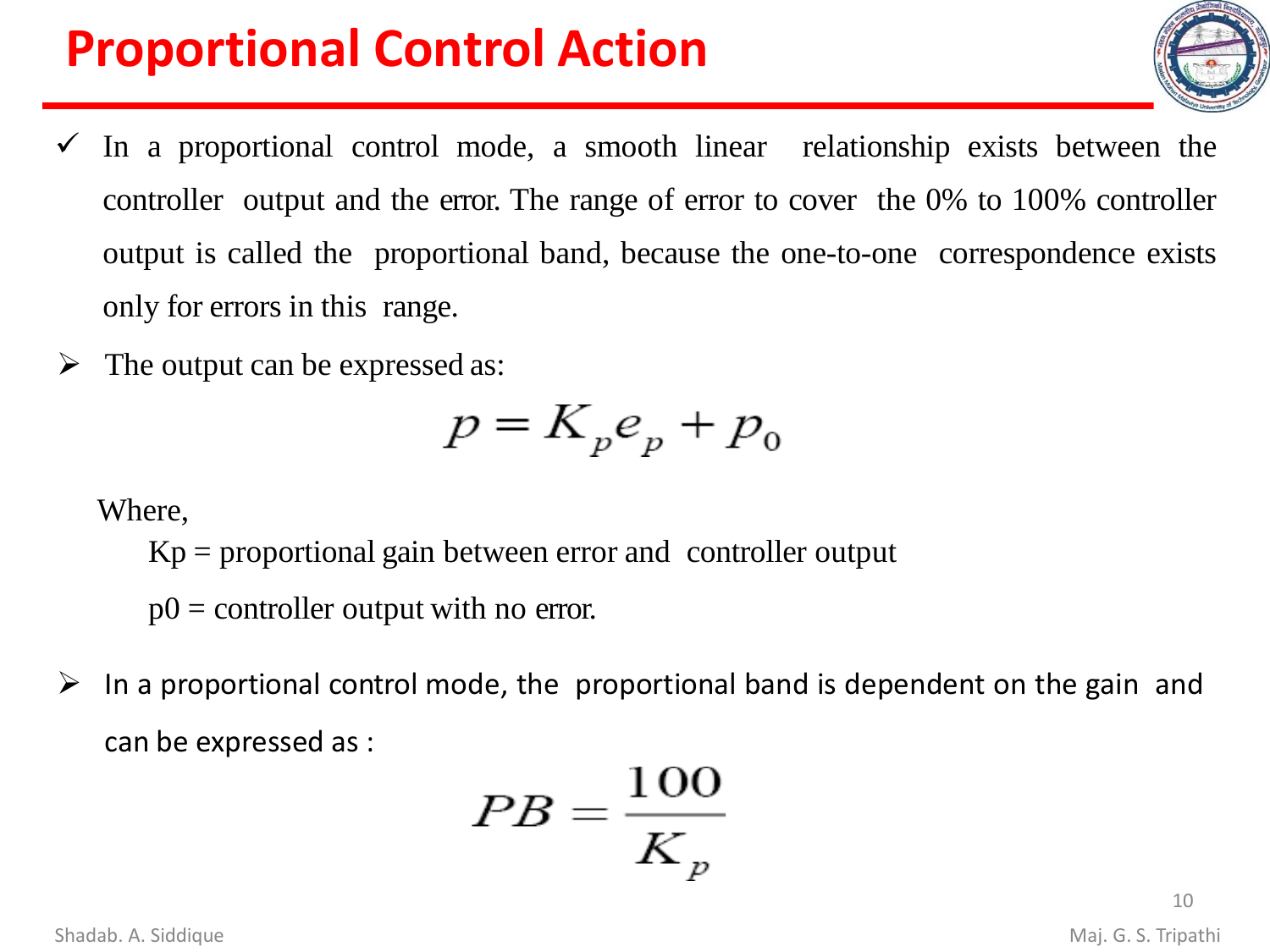

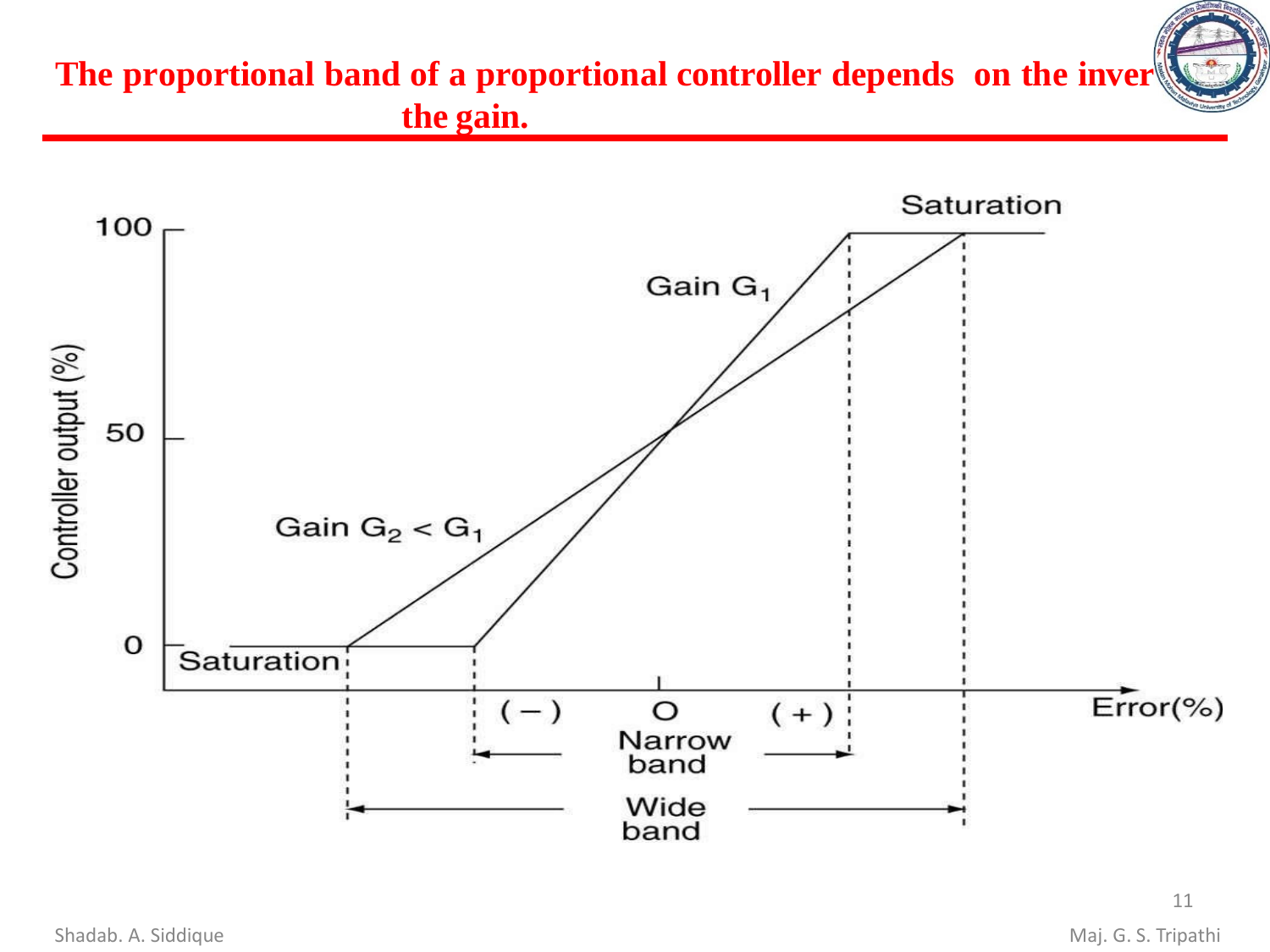

# **Characteristics of P Control mode**

- $\checkmark$  If error is zero, the output is a constant equal to p0.
- $\checkmark$  If there is an error, for every 1% of error, a correction of Kp percent is added to or subtracted from p0 depending the sign of the error.
- $\checkmark$  There is a band of error about zero of magnitude PB with which the output is not saturated at 0% or 100%.

# **Why not "Proportional"?**

## **Offset:**

➢ An important characteristics of proportional controller mode is that it produces a permanent residual error in the operating point of the controlled variable, when a change in load occurs. This error is referred to as offset. It can be minimized by a larger constant Kp which will also reduce the proportion band.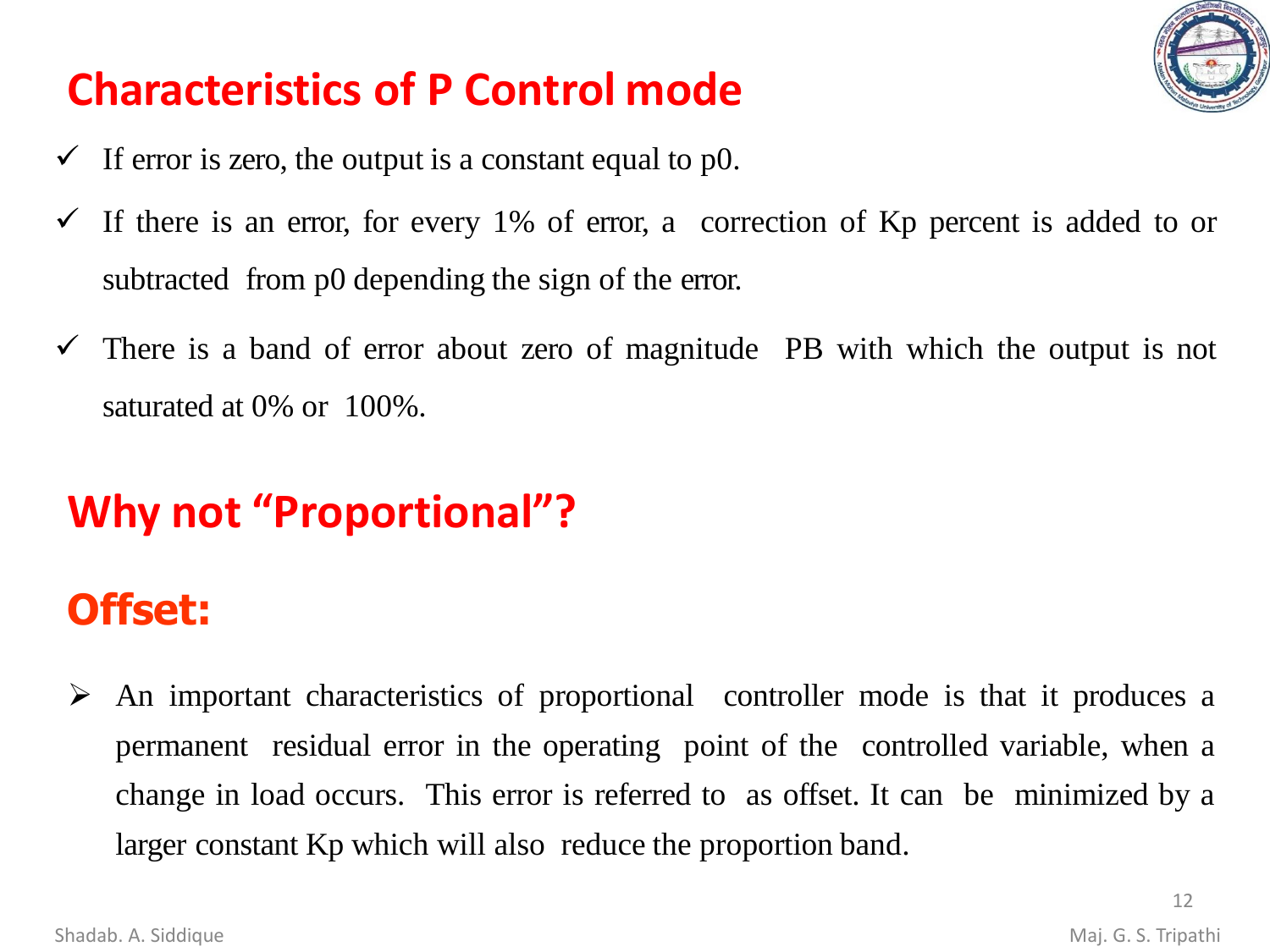

An offset error must occur if a proportional controller requires a new zero**output following a load change**

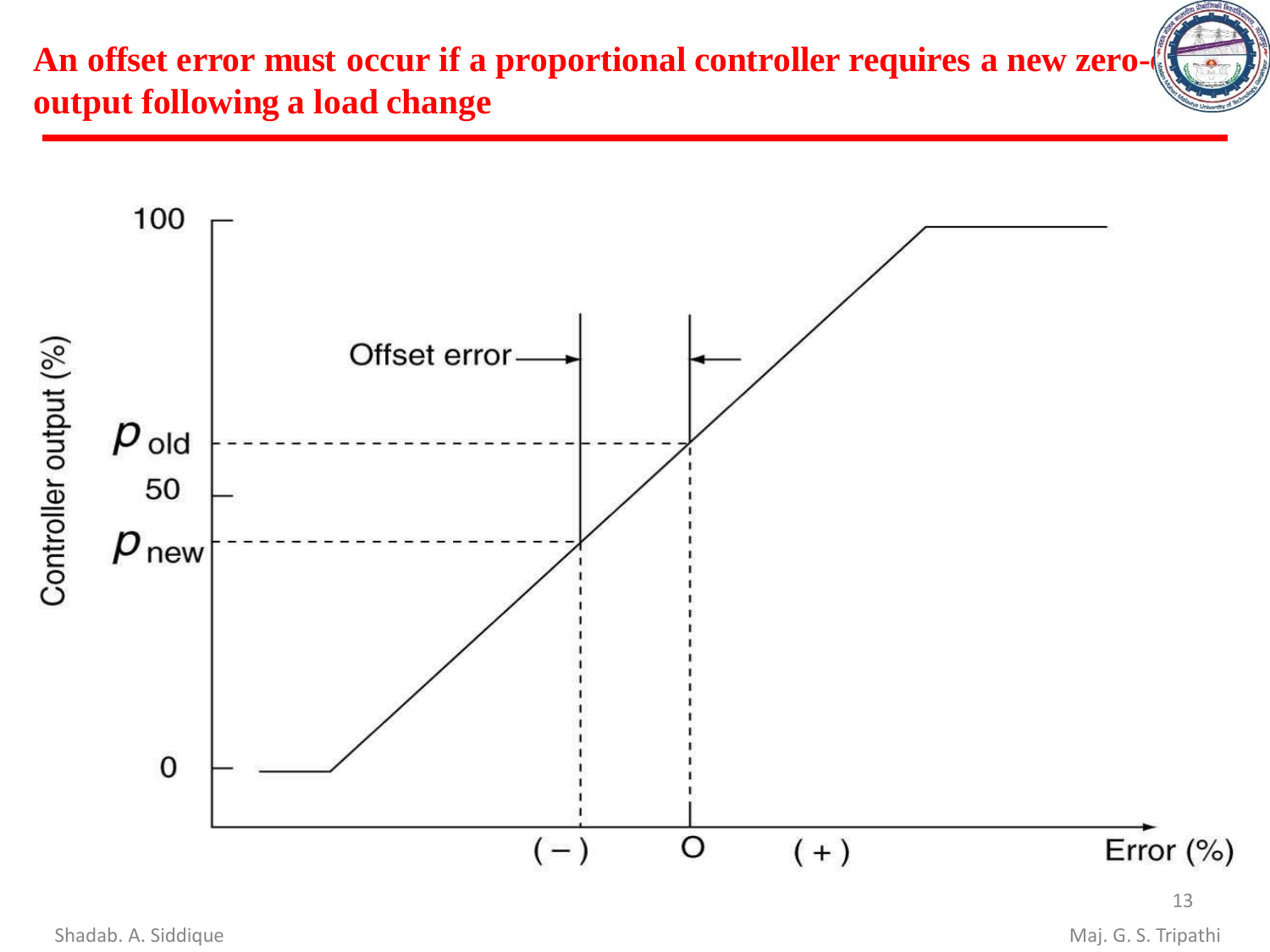### **Example: # Electronic Proportional Controller**





 $V \circ u t = G p V e + V o$ 

Where, Vout= output voltage

$$
G p = \frac{R_2}{R_1} = g \, a \, i \, n
$$

 $Ve = error voltage$  $Vo =$  output with zero error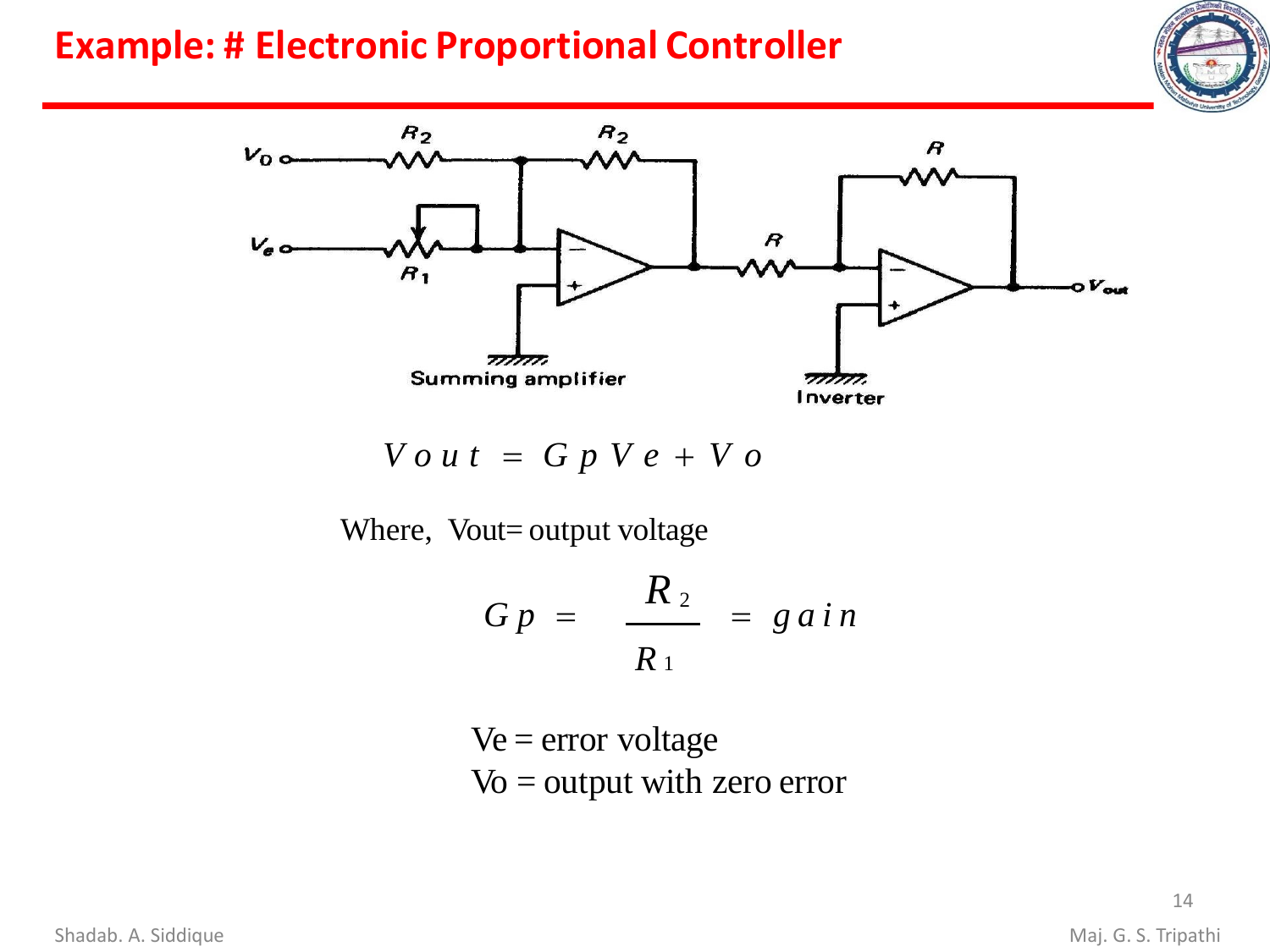

## **Advantages of Proportional Controller**

- $\checkmark$  Construction is simple
- $\checkmark$  These controllers has high loop gain
- $\checkmark$  It has steady state tracking accuracy
- $\checkmark$  It improves the disturbances signal reduction
- $\checkmark$  It stabilizes the gain and makes the system more stable

## **Disadvantages of Proportional Controller**

- $\checkmark$  It cannot accommodate load change without sustained deviation.
- $\checkmark$  It produces the constant steady state error.
- $\checkmark$  For very large gain it leads to instability of the system
- $\checkmark$  It has a sluggish i.e. slow response for wide proportional band.
- $\checkmark$  It makes the system less sensitive to parameter variation Shadab. A. Siddique Maj. G. S. Tripathi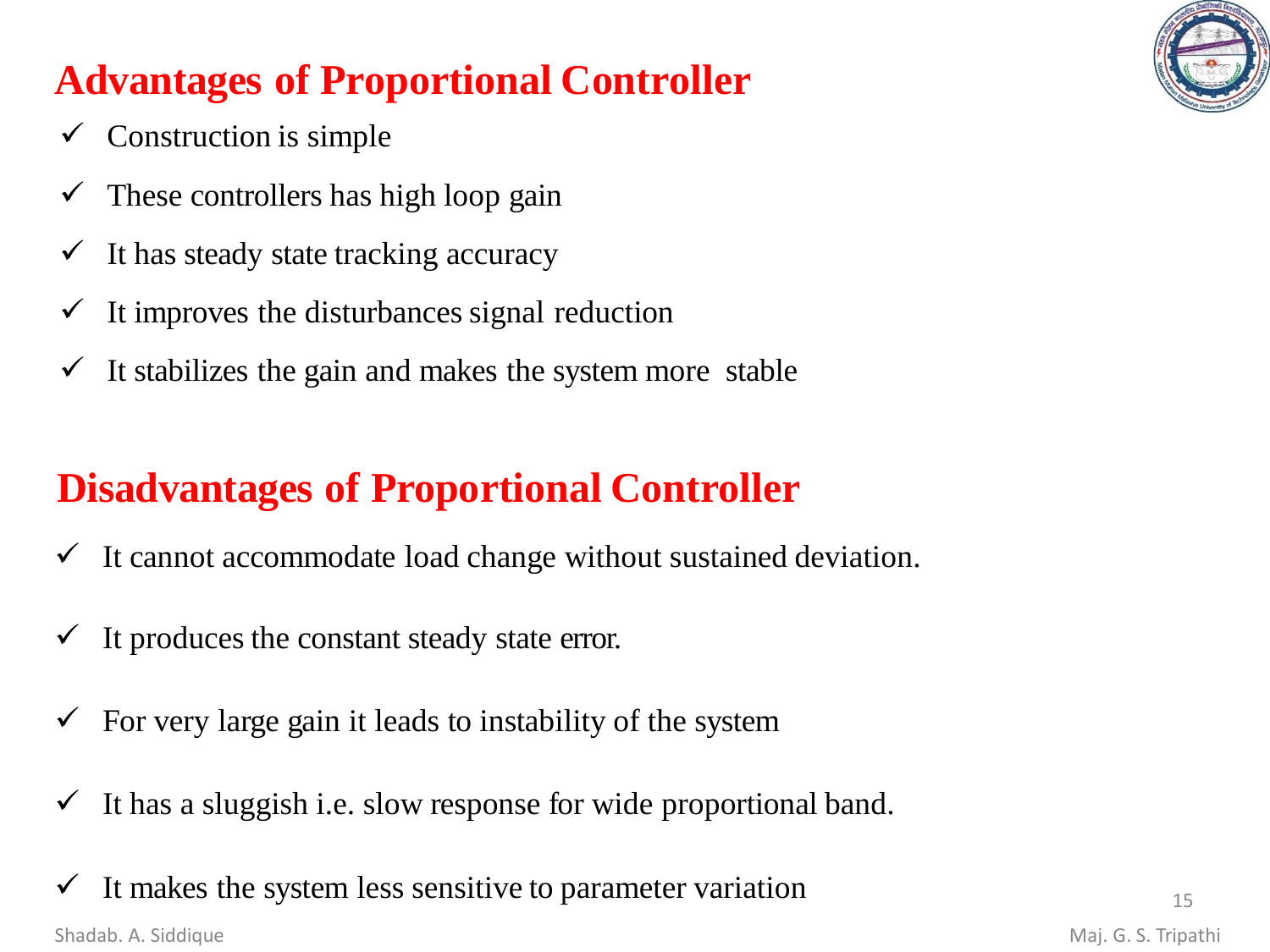# **Integral Control Action**

- $\checkmark$  The I controller adds the system deviation over time. It integrates the system deviation.
- $\checkmark$  As a result, the rate of change (and not the value) of the manipulated variable is proportional to the system deviation.
- $\checkmark$  This is demonstrated by the step response of the I controller: if the system deviation suddenly increases, the manipulated variable increases continuously.



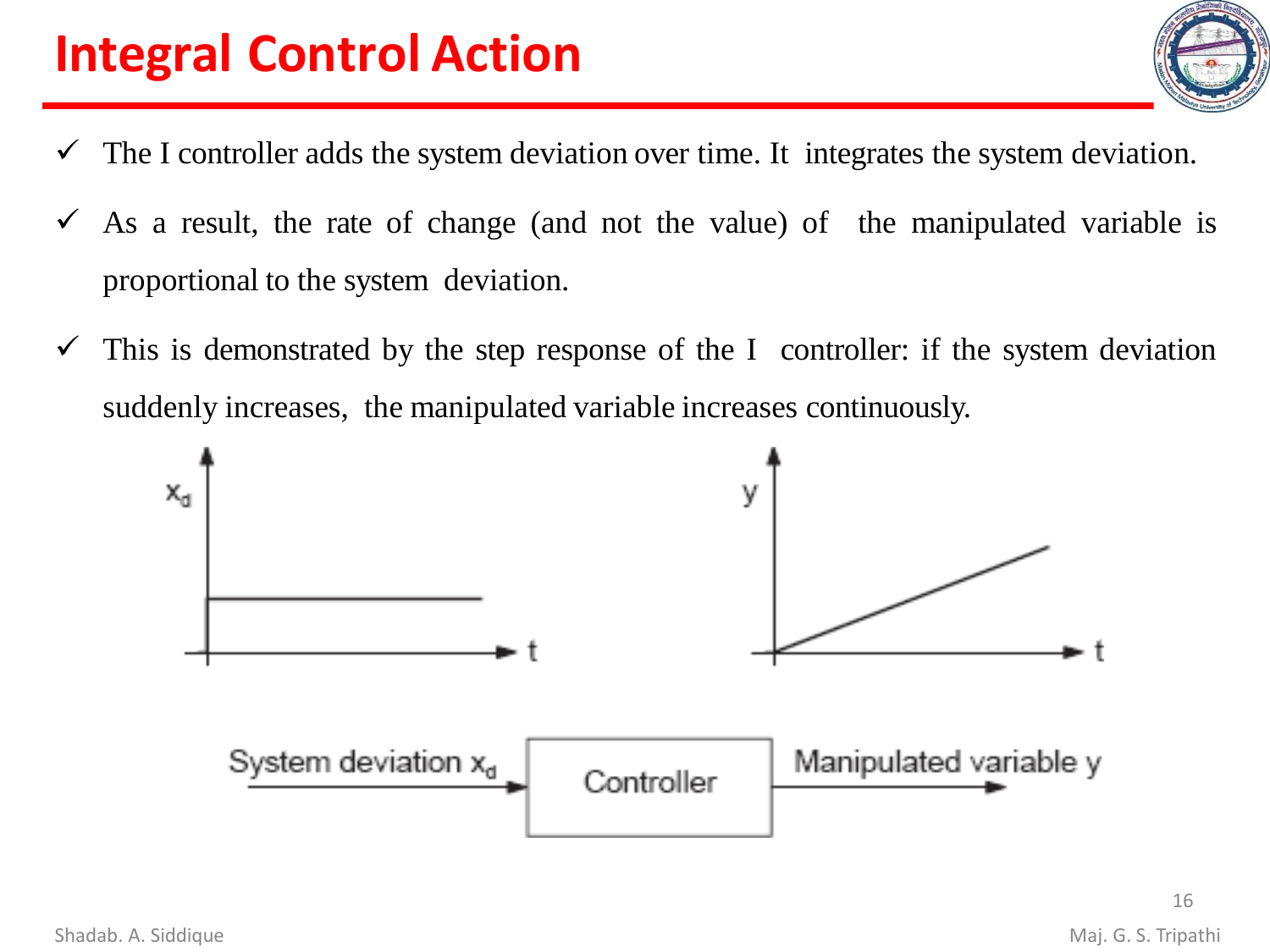

- The greater the system deviation, the steeper the increase in the manipulated variable
- $\checkmark$  For this reason the I controller is not suitable for totally compensating remaining system deviation.
- $\checkmark$  If the system deviation is large, the manipulated variable changes quickly.
- $\checkmark$  As a result, the system deviation becomes smaller and the manipulated variable changes more slowly until equilibrium is reached.
- $\checkmark$  A pure I controller is unsuitable for most controlled systems, as it either causes oscillation of the closed loop or it responds too slowly to system deviation in systems with a long-time response.
- $\checkmark$  In practice there are hardly any pure I controllers.
- $\checkmark$  In a integral control mode, the rate of change of controller output is proportional to the t error. So the output can be expressed as:

$$
p(t) = K_I \int_0^t e_p dt + p(0)
$$